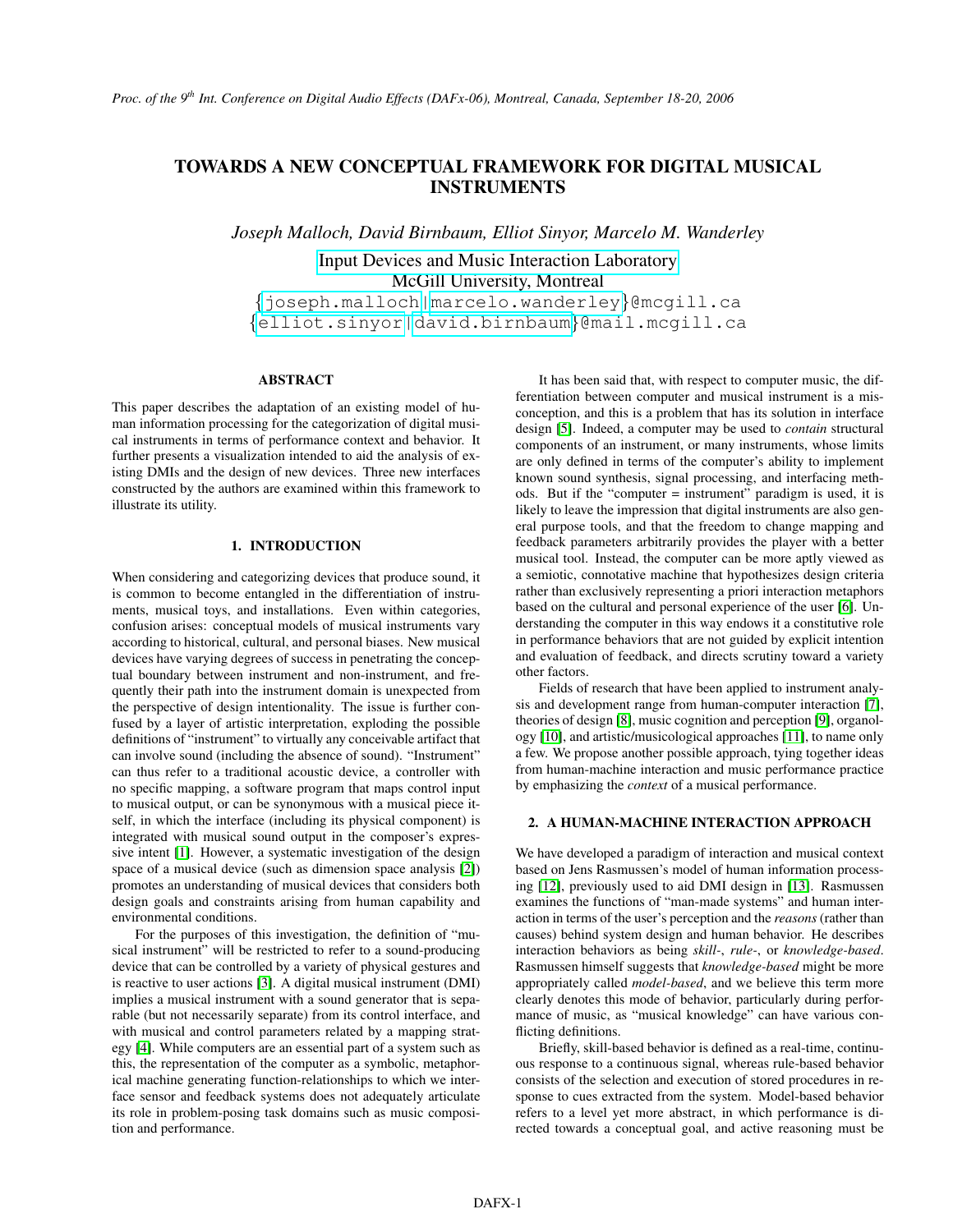

<span id="page-1-0"></span>Figure 1: *A visualization of the framework.*

used before an appropriate action (rule- or skill-based) is taken. Each of these modes is linked to a category of human information processing, distinguished by their human interpretation; that is to say, during various modes of behavior, environmental conditions are perceived as playing distinct roles, which can be categorized as *signals*, *signs*, and *symbols*. Figure [1](#page-1-0) demonstrates our adaptation of Rasmussen's framework, in which both performance behaviors and context are characterized as belonging to model/symbol, rule/sign, or skill/signal domains.

#### 2.1. Skill-, Rule-, and Model-based Musical Performance

Skill-based behavior is identified by [\[8\]](#page-3-7) as the mode most descriptive of musical interaction, in that it is typified by rapid, coordinated movements in response to continuous signals. Rasmussen's own definition and usage is somewhat broader, noting that in many situations a person depends on the experience of previous attempts rather than real-time signal input, and that human behavior is very seldom restricted to the skill-based category. Usually an activity mixes rule- and skill-based behavior, and performance thus becomes a sequence of automated (skill-based) sensorimotor patterns. Instruments that belong to this mode of interaction have been compared more closely in several ways. The "entry-fee" of the device [\[5\]](#page-3-4), allowance of continuous excitation of sound after an onset [\[9\]](#page-3-8), and the number of musical parameters available for expressive nuance [\[14\]](#page-3-13) may all be considered.

It is important to note that comparing these qualities does not determine the "expressivity" of an instrument. "Expressivity" is commonly used to discuss the virtue of an interaction design in absolute terms, yet expressive interfaces rely on the goals of the user and the context of output perception to generate information. Expression, a concept that is unquantifiable and dynamically subjective, cannot be viewed as an aspectual property of an interaction. Clarke, for example, is careful not to state that musical expressivity depends on the possession of a maximum or minimum number of expressive parameters; instead, he states that the range of choices available to a performer will affect performance practice [\[14\]](#page-3-13). A musician can perform expressively regardless of the choices presented, but must transfer her expressive nuance into different structural parameters and performance behavior modes. This relates to the HCI principle that an interface is not improved by simply adding more degrees of freedom (DOF); rather, at issue is the tight matching of the device's control structure with the perceptual structure of the task [\[15\]](#page-3-14).

During rule-based performance the musician's attention is focused on controlling a process rather than a signal, responding to extracted cues and internal or external instructions. Behaviors that are considered to be quintessentially rule-based are typified by the control of higher-level processes and by situations in which the performer acts by selecting and ordering previously determined procedures, such as live sequencing, or using "dipping" or "drag and drop" metaphors [\[5\]](#page-3-4). Rasmussen describes rule-based behavior as *goal-oriented*, but observes that the performer may not be explicitly aware of the goal. Similar to the skill-based domain, interactions and interfaces in the rule-based area can be further distinguished by the rate at which a performer can effect change and by the number of task parameters available as control variables.

The model domain occupies the left side of the visualization, where the amount of control available to the performer (and its rate) is determined to be low. It differs from the rule-based domain in its reliance on an internal representation of the task, thus making it not only goal-oriented but goal-controlled. Rather than performing with selections among previously stored routines, a musician exhibiting model-based behavior possesses only goals and a conceptual model of how to proceed. He must rationally formulate a useful plan to reach that goal, using active problem-solving to determine an effectual course of action. This approach is thus often used in unfamiliar situations, when a repertoire of rule-based responses does not already exist.

#### 2.2. Signals, Signs and Symbols

By considering their relationship with the types of information described by Rasmussen, performance context can also be distributed among the interaction domains. The signal domain relates to most traditional instrumental performance, whether improvised or precomposed, since its output is used at the signal-level for performance feedback. The sign domain relates to sequenced music, in which pre-recorded or pre-determined sections are selected and ordered. Lastly, the symbol domain relates to conceptual music, which is not characterized by its literal presentation but rather the musical context in which it is experienced. In this case, problemsolving and planning are required — such as the in the case of conceptual scores, which may lack specific "micro-level" musical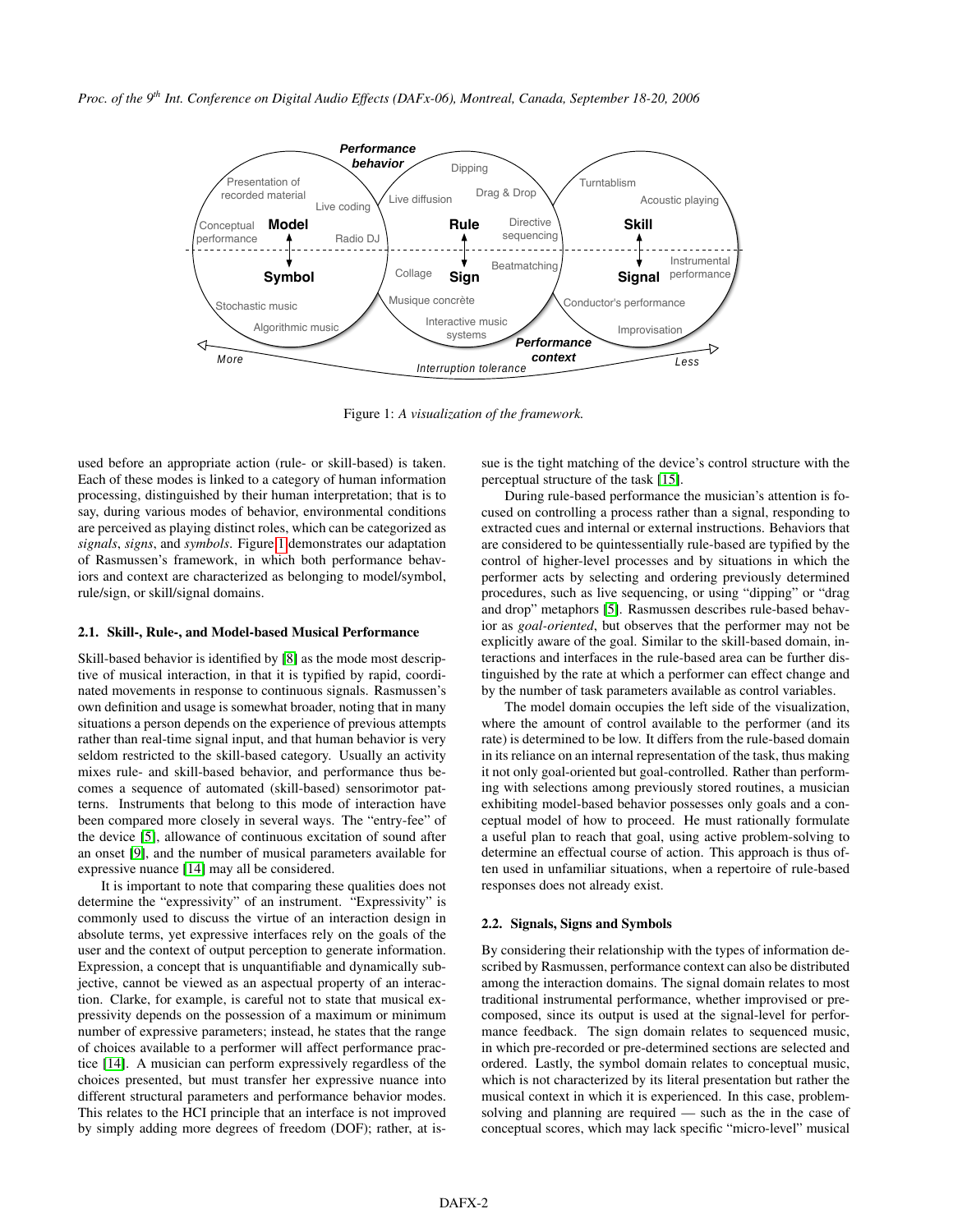instructions but instead consist of a series of broader directives or concepts that must be actively interpreted by the performer [\[16\]](#page-3-15).

# 3. USING THE VISUALIZATION

Consider the drum machine, for instance the Roland TR-808. To create a rhythm, the user selects a drum type using a knob, and then places the drum in a 16-note sequence by pressing the corresponding button(s). When the "start" button is pressed, the sequence is played automatically at the selected tempo. Using the diagram, this is clearly a rule-based way to perform a rhythm. A skill-based example in a similar vein would be using a drum machine controlled by trigger pads that require the performer to strike the pads in real-time. Of course, a drum kit would be another obvious skill-based example. Using the same musical idiom but on the opposite end of the diagram we can consider using the live coding tool Chuck [\[17\]](#page-3-16) to create the same rhythm. Here the performer would take a model-based approach: playing a beat would require breaking the task into sub-tasks, namely creating a loop and deciding on an appropriate rest interval based on the desired tempo.

# 4. APPLICATIONS AND IMPLICATIONS

# 4.1. The Rulers

The *Rulers*, an interface developed by one of the authors<sup>[1](#page-2-0)</sup>, was designed to evoke the gesture of plucking or striking a ruler (or "tine") that is fixed at one end. Utilizing infrared reflect sensors, the tines play one of seven percussive samples, slices extracted from the Amen breakbeat [\[18\]](#page-3-17). Each sample consists of either a single drum or cymbal, or a sequence of drums comprising a short rhythm. Because the samples contain sub-rhythms, the instrument must be played in the context of a global tempo set in the Max/MSP patch that remains fixed during the course of the performance. When plucked, each tine oscillates for a different amount of time; the sample it plays back has been assigned strategically, so that the length of sound output and physical oscillation are correlated. This provides an element of visual and passive haptic feedback to the player, as perceptual characteristics of the sound are tightly coupled to the physical construction of the interface. Output amplitude is determined by the amplitude of the tine's oscillation, leading to control over the amplitude of initial excitation and damping — characteristics that classify it as an instrument that outputs musical events with a *non-excited middle* [\[9\]](#page-3-8).

Playing the Rulers is principally a skill-based behavior, requiring constant performer input to sustain musical output. While it does not allow for continuous excitation, it does allow continuous modification after an onset, as the tines may be damped to affect the decay rate of musical events. Yet because the musical output contains fixed elements of rhythm over which the performer has no real-time control, the interaction is also directing short-time musical processes that do not originate from the player but are hard-wired into the instrument/system; it therefore incorporates elements of both the signal and sign domains.

### 4.2. The Celloboard

Another new interface, the *Celloboard*, was designed to tie sound output with continuous energy input from the performer. Using



Figure 2: *The Rulers, by David Birnbaum.*

contact microphones and accelerometers to sense the amplitude, direction and pressure of bowing gestures, this controller allows the continuous excitation, as well as modification, of its sound. Pitch and timbral sound elements, created using scanned synthesis [\[19\]](#page-3-18), are controlled by sensors on the controller's neck, sensing position and pressure of touch on two channels, and also strain of the neck itself on one axis.

With its many continuously-controlled parameters and integral mapping, the Celloboard controller easily fits into the skill/signal domain. Any interruption in performance will immediately be audible since sound output requires constant bowing of the interface. It possesses a high "entry-fee" for both sound excitation and modification, and does not easily allow high-level control of musical processes. Adaptations suggested by the framework might be to map the physical controls to a synthesis technique even less process-based than the present scanned synthesis implementation, or to allow the selection of discrete pitches (effectively lowering the modification entry-fee), in order to make the instrument more quickly mastered if a larger user-base is desired.



Figure 3: *The Celloboard, by Joseph Malloch.*

# 4.3. The Gyrotyre

The Gyrotyre [\[20\]](#page-3-19) is a handheld bicycle wheel-based controller that uses a gyroscope sensor and a two-axis accelerometer to provide information about the rotation and orientation of the wheel. It was designed as a controller around a small group of mappings that would make use of the continuous motion data. We will look at two Gyrotyre mappings in order to place them in the framework.



Figure 4: *The Gyrotyre, by Elliot Sinyor [\[20\]](#page-3-19).*

<span id="page-2-0"></span><sup>&</sup>lt;sup>1</sup>Developed at the Center for Computer Research in Music and Acoustics 2004 Summer Workshop.